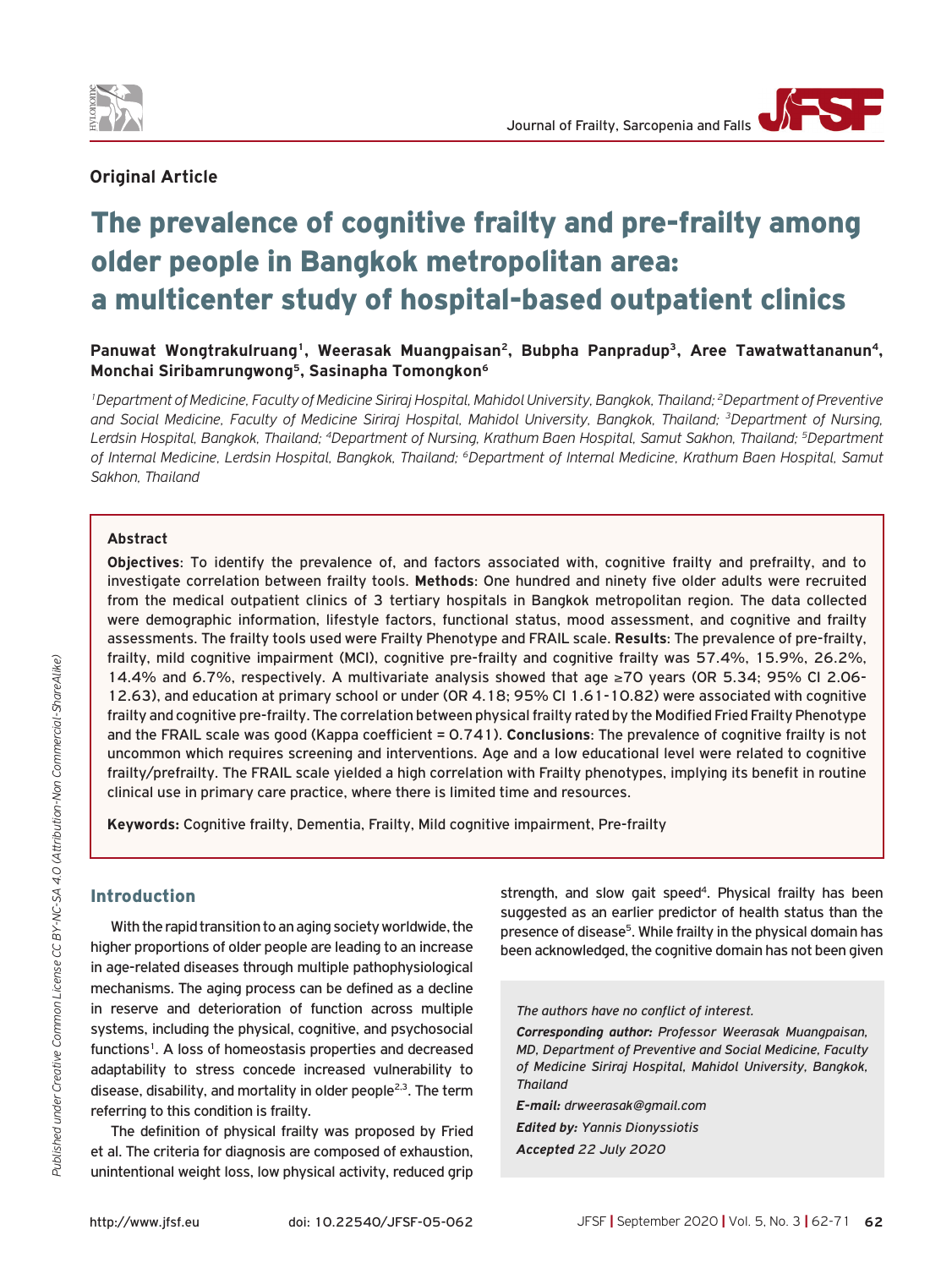| <b>Characteristics</b>                                                        | <b>Normal</b><br>cognition (n<br>$= 137$ | <b>MCI</b><br>$(N = 51)$ | <b>Dementia</b><br>$(N = 7)$ | <b>Total</b><br>$(N = 195)$ | <b>P-value</b> |
|-------------------------------------------------------------------------------|------------------------------------------|--------------------------|------------------------------|-----------------------------|----------------|
| Age, years (mean $\pm$ SD)                                                    | $66.5 \pm 6^a$                           | $72.4 \pm 6.3^b$         | $74.3 \pm 6.3^b$             | $68.3 \pm 6.7$              | $< 0.001*$     |
| Female (n, %)                                                                 | 93(67.9)                                 | 35(68.6)                 | 5(71.4)                      | 133(68.2)                   | 0.978          |
| BMI, kg/m <sup>2</sup> (mean $\pm$ SD)                                        | $25.1 \pm 4.6$                           | $23.9 \pm 4.3$           | $22.0 \pm 4.3$               | $24.7 \pm 4.6$              | 0.097          |
| Education level (n, %)                                                        |                                          |                          |                              |                             |                |
| No education                                                                  | 3(2.2)                                   | 6(11.8)                  | 1(14.3)                      | 10(5.1)                     | $0.003*$       |
| <b>Primary school</b>                                                         | 70(51.1)                                 | 38(74.5)                 | 6(85.7)                      | 114(58.5)                   |                |
| Secondary school                                                              | 13(9.5)                                  | 2(3.9)                   | O(0.0)                       | 15(7.7)                     |                |
| High school                                                                   | 29(21.2)                                 | 4(7.8)                   | O(0.0)                       | 33(16.9)                    |                |
| <b>Vocational college</b>                                                     | 6(4.4)                                   | O(0.0)                   | O(0.0)                       | 6(3.1)                      |                |
| University                                                                    | 16(11.7)                                 | 1(2.0)                   | O(0.0)                       | 17(8.7)                     |                |
| Marital status (n, %)                                                         |                                          |                          |                              |                             |                |
| Single                                                                        | 17(12.4)                                 | 4(7.8)                   | O(0.0)                       | 21 (10.8)                   | 0.595          |
| <b>Married</b>                                                                | 91(66.4)                                 | 33(64.7)                 | 6(85.7)                      | 130 (66.7)                  |                |
| Widowed/divorced/separated                                                    | 29(21.2)                                 | 14(27.5)                 | 1(14.3)                      | 44 (22.6)                   |                |
| Self-reported income insufficiency (n, %)                                     |                                          |                          |                              |                             |                |
| <b>Sufficient</b>                                                             | 120 (87.6)                               | 40(78.4)                 | 7(100.0)                     | 167 (85.6)                  | 0.146          |
| Insufficient                                                                  | 11(8.0)                                  | 10(19.6)                 | O(0.0)                       | 21 (10.8)                   |                |
| <b>Savings</b>                                                                | 6(4.4)                                   | 1(2.0)                   | O(0.0)                       | 7(3.6)                      |                |
| Underlying disease (n, %)                                                     |                                          |                          |                              |                             |                |
| <b>Hypertension</b>                                                           | 93 (67.9)                                | 40(78.4)                 | 5(71.4)                      | 138 (70.8)                  | 0.368          |
| <b>Diabetes</b>                                                               | 44 (32.1)                                | 15(29.4)                 | 3(42.9)                      | 62(31.8)                    | 0.765          |
| Dyslipidemia                                                                  | 81 (59.1)                                | 27(52.9)                 | 4(57.1)                      | 112(57.4)                   | 0.748          |
| Cancer                                                                        | 4(2.9)                                   | 3(5.9)                   | 1(14.3)                      | 8(4.1)                      | 0.254          |
| <b>Stroke</b>                                                                 | 7(5.1)                                   | O(0.0)                   | O(0.0)                       | 7(3.6)                      | 0.215          |
| Current alcohol drinker (n, %)                                                | 14(10.2)                                 | 2(3.9)                   | 1(14.3)                      | 17(8.7)                     | 0.344          |
| Current smoker (n. %)                                                         | 13(9.5)                                  | 4(7.8)                   | O(0.0)                       | 17(8.7)                     | 0.664          |
| Hospital visit during preceding year (n, %)                                   | 22(16.1)                                 | 12 (23.5)                | 2(28.6)                      | 36(18.5)                    | 0.392          |
| Falling during preceding year (n, %)                                          | 25(18.2)                                 | 6(11.8)                  | 1(14.3)                      | 32(16.4)                    | 0.559          |
| Self-perceived health (n, %)                                                  |                                          |                          |                              |                             |                |
| Good                                                                          | 61(44.5)                                 | 15(29.4)                 | 2(28.6)                      | 78 (40.0)                   | 0.167          |
| Moderate                                                                      | 70(51.1)                                 | 30(58.8)                 | 4(57.1)                      | 104(53.3)                   |                |
| Poor                                                                          | 6(4.4)                                   | 6(11.8)                  | 1(14.3)                      | 13(6.7)                     |                |
| Poor self-perceived memory (n, %)                                             | 82 (59.9)                                | 34(66.7)                 | 3(42.9)                      | 119(61.0)                   | 0.420          |
| Poor self-perceived memory compared to other people of the<br>same age (n, %) | 84(61.3)                                 | 28(54.9)                 | 2(28.6)                      | 114(58.5)                   | 0.192          |

*MCI = mild cognitive impairment; BMI = body mass index.*

**Table 1.** Baseline characteristics. Characteristics of participants, according to their cognitive impairment category.

much attention. This is despite evidence demonstrating a link between frailty and cognitive performance that has been established through both cross-sectional and prospective cohort studies<sup>6,7</sup>. Physical frailty can predict the occurrence

of cognitive impairment or mild cognitive impairment (MCI). A recent meta-analysis found that the co-occurrence of physical frailty and cognitive impairment was associated with a higher hazard ratio of incident dementia than each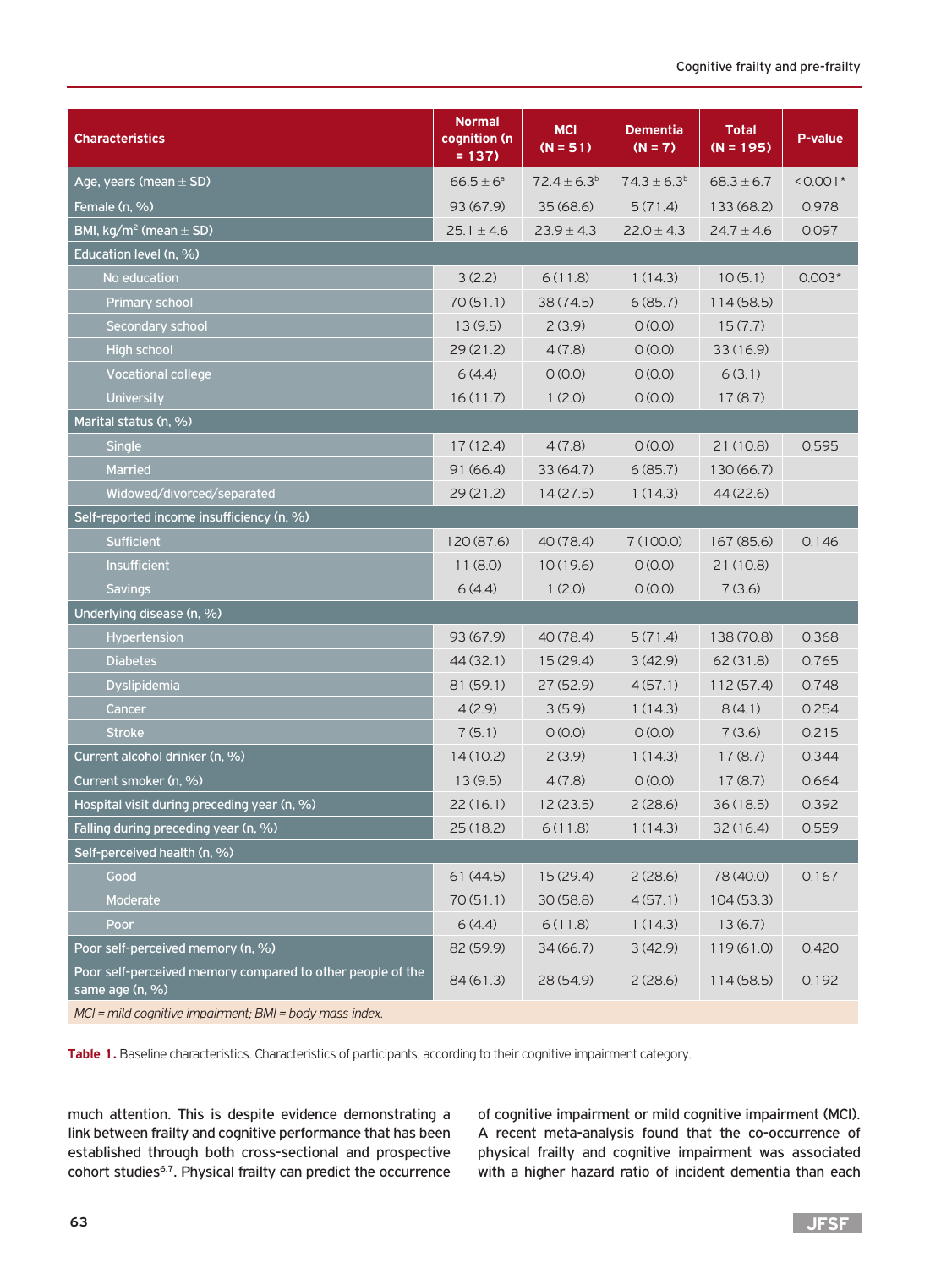condition separately<sup>8</sup>. Therefore, early identification of this syndrome could lead to the secondary prevention of dementia and disability<sup>9,10</sup>.

The International Academy on Nutrition and Aging (IANA) and the International Association of Gerontology and Geriatrics (IAGG) proposed the identification of cognitive frailty through a combination of physical frailty (Fried et al.) and cognitive impairment  $(CDR=0.5)^{11}$ . Despite the consensus group having clear definitions, most studies have alternative, and possibly conflicting, definitions. The prevalence of cognitive frailty in previous reports has ranged between 1.0% and 39.7% $10^{-13}$ . This wide range might be related to differences in the participants' characteristics, study settings (e.g., community, primary care, and academic hospital), and assessment tools<sup>14</sup>. More than 27 frailty measures that aim to diagnose this syndrome have been published<sup>15</sup>. The Fried frailty phenotype is the most frequently used methodology for frailty diagnosis (69% of published research)16. However, it is difficult to integrate into routine clinical practice in outpatient clinic settings, where there is typically limited time and human resources available.

A simpler frailty assessment method which is quick, easy, reliable, and accurate is needed for implementation in routine clinical service. Among the simple tools that have been used, the FRAIL scale is short, consisting of only 5 items<sup>17</sup>. It does not require measurements nor administration by trained professionals. Its validity has also been examined by comparing it with the Fried phenotype<sup>18</sup>, and it has recently been used as a frailty screening tool by several studies<sup>18,19</sup>. Nevertheless, it has not been utilized in an older outpatient population to test its convergent validity against the other standard tools.

This study aimed to examine the prevalence of cognitive frailty, the associated factors, and the correlation of the FRAIL scale with the Fried phenotype. It is imperative to estimate the magnitude of the problems and to help medical professionals endorse a strategy of screening older people who visit outpatient clinics in the Bangkok metropolitan region.

#### Methods

#### *Data collection*

Ethics approval was obtained from the Institutional Review Board and the Hospital Human Research Ethics Committee of the three studied hospitals. The physician who is a specialist in geriatric medicine (PW) was trained to use the instruments. The sample was taken by convenience sampling. The investigator screened participants according to the specified inclusion/exclusion criteria and introduced the study protocol. Informed consent was obtained from all participants.

#### *Participants*

Participants were required to be aged ≥60 years and to have visited the medical outpatient service at one of 3

tertiary hospitals. Two hospitals are located in Bangkok: Siriraj (a university hospital) and Lerdsin (a public hospital); the third hospital, Khrathum Baen, is in a neighboring province, Prathumtani.

Participants had to have good decision-making capacity and to be able to communicate in Thai. Participants were excluded if they could not complete frailty assessment via handgrip strength measurement, were unable to walk with or without gait aids independently, or had an unstable medical condition. The participants' baseline characteristics were summarized in Table 1.

#### *Measurements*

The researchers collected the subjects' characteristics, reviewed their medical histories, assessed their frailty and cognitive functions, determined their functional status, and explored the risk factors associated with cognitive frailty, as described below.

# *Frailty*

#### *The Fried frailty phenotype*

In the context of local norms, the present study modified the 5 criteria of the Fried frailty phenotype<sup>4</sup> to define frailty as follows:

- 1. **Exhaustion.** Evaluation of self-perception was assessed by a subject's answer to the question, "During the last week, how often have you felt any tension or fatigue?", using the Center of Epidemiologic Studies Depression scale (CES-D), Thai version<sup>20</sup>. If the answer was "tension or fatigue for at least 3 days/week", the subject was grouped into "presence of exhaustion".
- 2. **Unintentional weight loss.** This was defined as a decrease of 4.5 kg, or a loss of more than 5% of the baseline body weight, during the preceding year.
- 3. **Low physical activity.** The measurement was performed by requesting the participants to give a rating in response to the question, "How do you rate your physical activity level?" The possible responses were low, moderate, or high. A participant answer of "low" was interpreted as low physical activity. A previous investigation of this method among older Thais revealed a high correlation with the Global Physical Activity Questionnaire (kappa  $0.721$ )<sup>21</sup>.
- 4. **Weakness.** This was measured by a handgrip dynamometer. The dominant hand was evaluated 3 times, and the average result was calculated $22$ . The cutoff point was defined by gender and BMI, as follows<sup>23</sup>.

|       | BMI ( $kg/m2$ ) | Grip strength (kg) |
|-------|-----------------|--------------------|
|       | $\leq$ 24       | $\leq$ 29          |
|       | 24.1-26         | $\leq 30$          |
| Men   | $26.1 - 28$     | $\leq 30$          |
|       | >28             | $\leq$ 32          |
|       | $\leq$ 23       | $\leq 17$          |
| Women | 24.1-26         | $\leq$ 17.3        |
|       | $26.1 - 29$     | $\leq 18$          |
|       | > 29            | $\leq$ 21          |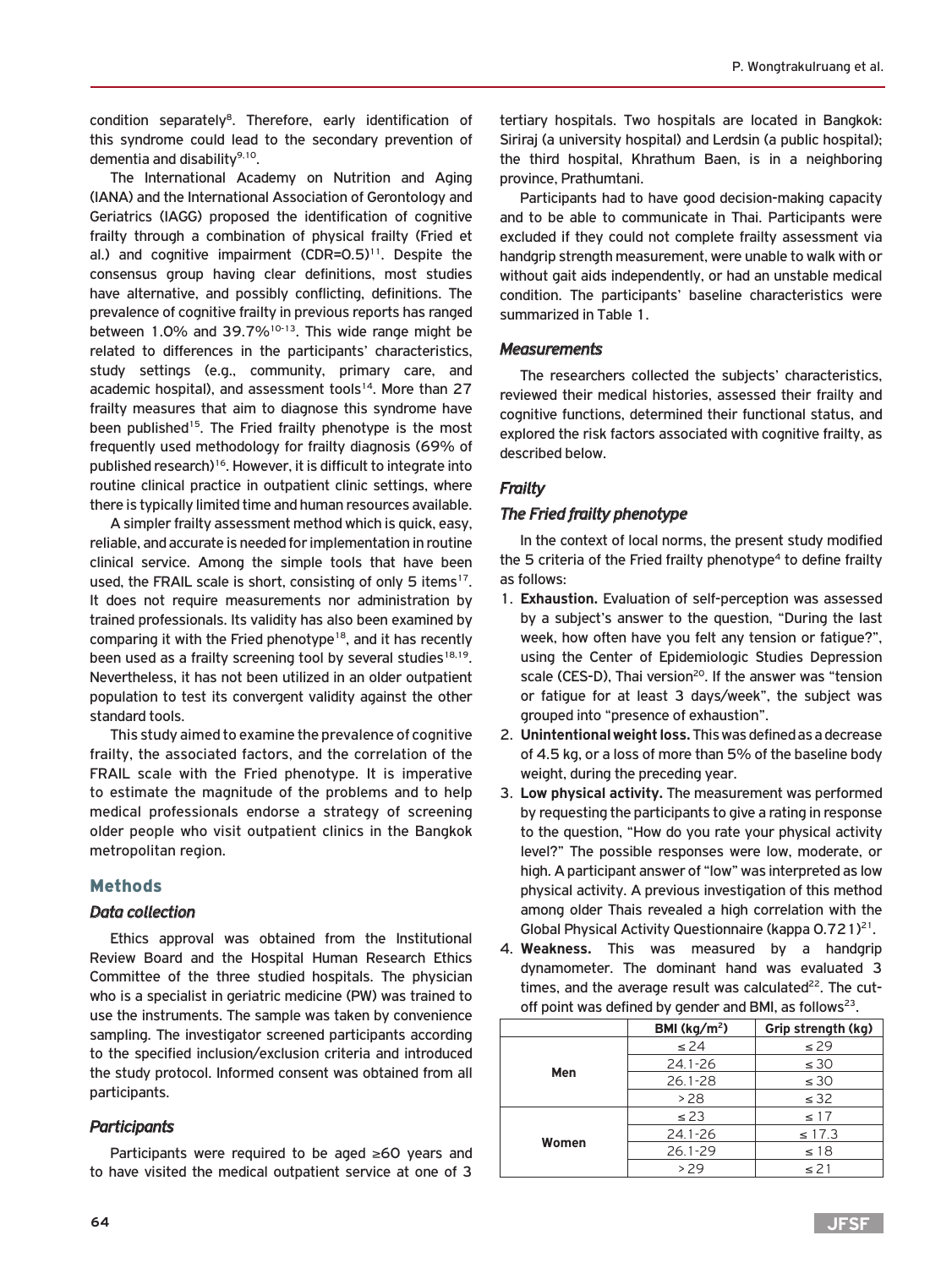5. **Slowness.** The assessment was done by asking the participants to walk a horizontal distance of 15 feet at their usual gait speed. The cut-off point was defined by gender and height, as follows<sup>4</sup>.

|       | Height (cm) | Gait speed (sec) |
|-------|-------------|------------------|
|       | < 173       |                  |
| Men   | >173        | 26               |
| Women | $\leq 159$  |                  |
|       | 59          |                  |

Participants who had at least 3 of the 5 symptoms were classified as "frail". If they had 1-2 symptoms, they were categorized as "pre-frail".

# *FRAIL scale (Thai Version)*

The FRAIL scale consists of 5 questions; each requires a "yes" or "no" answer, with 1 point given to each affirmative response<sup>17</sup>. The scale is entirely based on self-report. The total score was used to categorize each subject as frail (≥3 points), pre-frail (1 or 2 points), and robust (0 point). The FRAIL scale assesses the presence of fatigue, resistance, ambulation, illness, and loss of weight. The Thai version used in the current study was translated by Limpawattana et al $^{24}$ . The parameters are explained as follows.

- 1. **Fatigue**. This was evaluated by asking participants if they felt tired most of the time.
- 2. **Resistance**. This was measured by asking the participants about their capacity to climb a flight of stairs.
- 3. **Ambulation**. The parameter was evaluated by asking the participants to assess their capacity to walk a block independently.
- 4. **Illness**. This factor was defined by the presence of five or more of a total of 11 diseases (hypertension, diabetes mellitus, cancer [excluding basal cell carcinoma of the skin or equivalent], chronic obstructive pulmonary disease, coronary artery disease or myocardial infarction, congestive heart failure, asthma, arthritis, stroke, and chronic renal failure).
- 5. **Loss of weight**. This was defined as a decline of 5% or more during the preceding 6 months.

## *Cognitive function*

The assessment of cognitive function was performed using the Thai Mental State Examination (TMSE)<sup>25</sup> and Montreal Cognitive Assessment-Basic (MoCA-B), the latter of which was determined to be suitable for use with lowereducated older people26. Participants who had a TMSE ≥24 out of 30 and an MoCA-B <25 out of 30 with no functional limitation were classified as "MCI". If they had a TMSE <23 and an MoCA-B <25 with functional decline, they were categorized as "dementia".

# *Cognitive frailty/pre-frailty*

The definition of cognitive frailty was based on the presence of (1) a physical frailty of at least three or more points of the modified Fried frailty phenotype; and (2) MCI, which was defined by a TMSE ≥24 and an MoCA-B <25 without functional limitation. As there have been recent studies demonstrating an association between cognitive impairment and the pre-frail status (positive for 1-2 items of the Fried criteria), this study also investigated the combination of physical pre-frail status and MCI<sup>27,28</sup>.

# *Potential associated risk factors*

Reviews of patients' medical records and face-to-face interviews were used to collect information on the baseline characteristics, socioeconomic factors, underlying diseases, body mass index (BMI), self-perceived health status, selfperceived memory impairment and decline, hospitalization and history of falling during the preceding year, alcohol/ smoking consumption, and medication usage.

# Statistical analysis

The baseline characteristics were analyzed using descriptive statistics. Quantitative data were compared using the t-test and Chi-square test, depending on the type of variable. Fisher's exact test was used if the expected value was <5 in more than 20% of all cells. We compared the clinical characteristics, cognitive impairment, frailty, and cognitive frailty. To compare their characteristics, the participants were classified into 2 groups, according to the presence or absence of cognitive impairment and frailty syndrome. The two groups were Group 1: robust older persons with no evidence of physical frailty (0 point on the Fried criteria) and an absence of cognitive impairment (TMSE ≥24, MoCA-B ≥25); and Group 2: cognitive frailty/prefrailty individuals with at least one Fried criteria and with MCI (TMSE ≥24 and MoCA-B <25)27. Analytic statistics was used to investigate the factors associated with cognitive impairment and frailty. All statistically significant variables revealed by the univariate analysis were subjected to a multivariate analysis to analyze the predictors of cognitive frailty. The Kappa coefficient was estimated by comparing the physical frailty and the FRAIL scale. All data were performed using PASW Statistics for Windows (version 18.0; SPSS Inc., Chicago, IL, USA).

## Results

A total of 195 older patients were recruited from Siriraj Hospital (n=65), Lerdsin Hospital (n=65), and Krathum Baen Hospital (n=65). The participants' mean age was 68.3 years, and 68.2% were women. The prevalence of prefrailty, frailty, MCI, and cognitive frailty was 57.4%, 15.9%, 26.2%, and 6.7%, respectively.

Table 1 details the baseline characteristics of the participants and comparisons among the groups of different cognitive functions. The 3 cognitive conditions (normal, MCI, and dementia) displayed differences in mean age and educational level, as tabulated in Table 1.

We compared the baseline characteristics among groups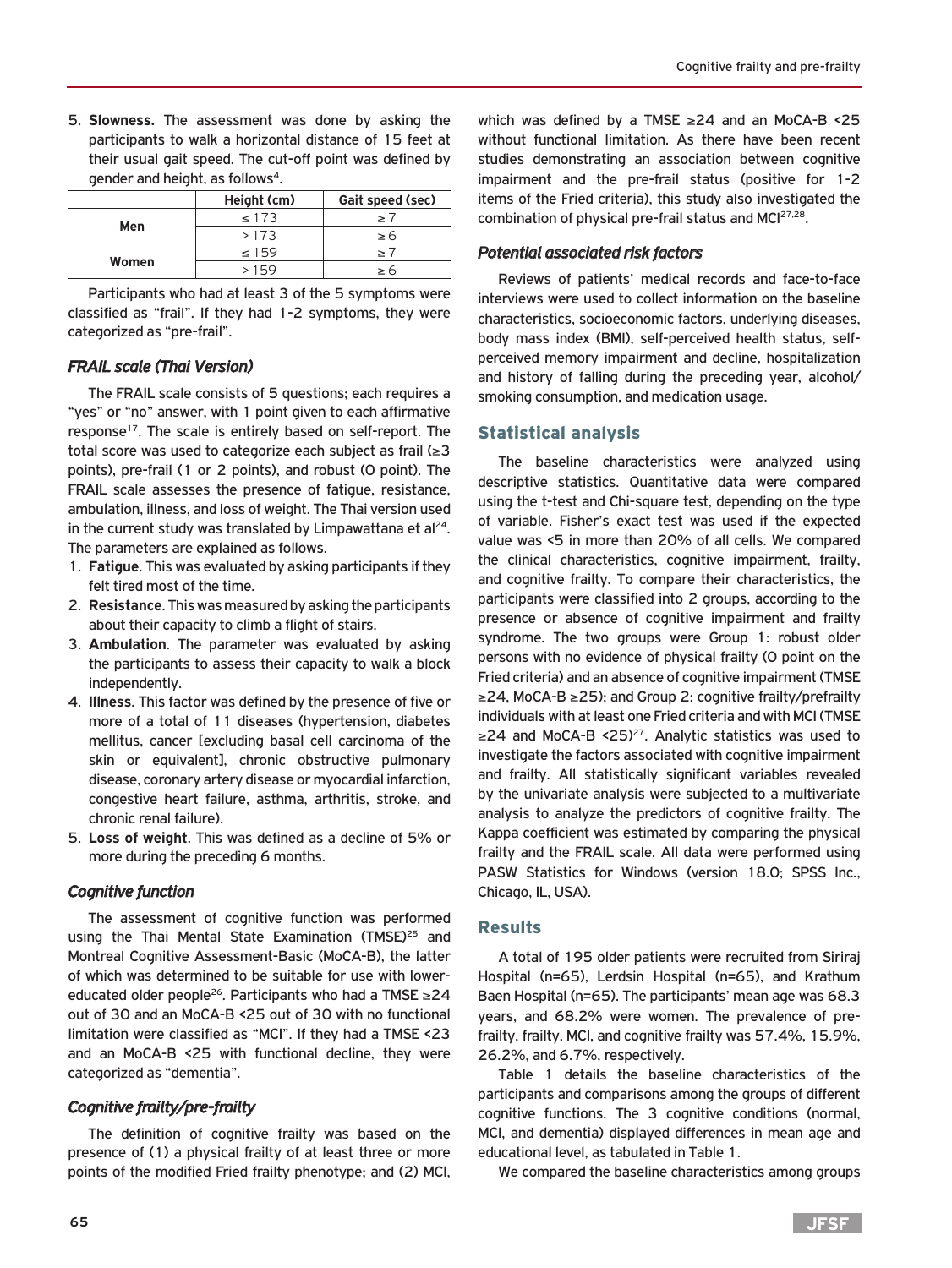|                                                                               | <b>Robust</b>  | <b>Pre-frailty</b> | <b>Frailty</b> |                |          |
|-------------------------------------------------------------------------------|----------------|--------------------|----------------|----------------|----------|
| <b>Characteristics</b>                                                        | $(n = 52)$     | $(n = 112)$        | $(n = 31)$     | <b>Total</b>   | P-value  |
| Age, years (mean $\pm$ SD)                                                    | $66.7 \pm 5.7$ | $68.8 \pm 6.9$     | $69.0 \pm 7.5$ | $68.3 \pm 6.7$ | 0.139    |
| Female (n, %)                                                                 | 38(73.1)       | 74(66.1)           | 21(67.7)       | 133 (68.2)     | 0.668    |
| BMI, $kg/m^2$ (mean $\pm$ SD)                                                 | $24.5 \pm 3.6$ | $24.5 \pm 4.2$     | $25.6 \pm 6.9$ | $24.7 \pm 4.6$ | 0.483    |
| Education level (n, %)                                                        |                |                    |                |                |          |
| No education                                                                  | 1(1.9)         | 7(6.3)             | 2(6.5)         | 10(5.1)        | 0.063    |
| <b>Primary school</b>                                                         | 24(46.2)       | 65(58.0)           | 25(80.6)       | 114(58.5)      |          |
| <b>Secondary school</b>                                                       | 4(7.7)         | 10(8.9)            | 1(3.2)         | 15(7.7)        |          |
| <b>High school</b>                                                            | 16 (30.8)      | 15(13.4)           | 2(6.5)         | 33(16.9)       |          |
| <b>Vocational college</b>                                                     | 2(3.8)         | 4(3.6)             | O(0.0)         | 6(3.1)         |          |
| <b>University</b>                                                             | 5(9.6)         | 11(9.8)            | 1(3.2)         | 17(8.7)        |          |
| Marital status (n, %)                                                         |                |                    |                |                |          |
| Single                                                                        | 3(5.8)         | 15(13.4)           | 3(9.7)         | 21 (10.8)      | 0.310    |
| Married                                                                       | 40 (76.9)      | 68 (60.7)          | 22 (71.0)      | 130(66.7)      |          |
| Widowed/divorced/separated                                                    | 9(17.3)        | 29(25.9)           | 6(19.4)        | 44(22.6)       |          |
| Self-reported income insufficiency (n, %)                                     |                |                    |                |                |          |
| <b>Sufficient</b>                                                             | 48 (92.3)      | 91(81.3)           | 28 (90.3)      | 167 (85.6)     | 0.282    |
| <b>Insufficient</b>                                                           | 3(5.8)         | 15(3.4)            | 3(9.7)         | 21 (10.8)      |          |
| <b>Savings</b>                                                                | 1(1.9)         | 6(5.4)             | O(0.0)         | 7(3.6)         |          |
| Underlying disease (n, %)                                                     |                |                    |                |                |          |
| <b>Hypertension</b>                                                           | 30(57.7)       | 84 (75.0)          | 24(77.4)       | 138 (70.8)     | 0.052    |
| <b>Diabetes</b>                                                               | 10(19.2)       | 41 (36.6)          | 11(35.5)       | 62(31.8)       | 0.075    |
| <b>Dyslipidemia</b>                                                           | 24(46.2)       | 70 (62.5)          | 18(58.1)       | 112(57.4)      | 0.143    |
| Cancer                                                                        | O(0.0)         | 4(3.6)             | 4(12.9)        | 8(4.1)         | $0.015*$ |
| <b>Stroke</b>                                                                 | 1(1.9)         | 6(5.4)             | O(0.0)         | 7(3.6)         | 0.275    |
| Current alcohol drinker (n, %)                                                | 5(9.6)         | 10(8.9)            | 2(6.5)         | 17(8.7)        | 0.879    |
| Current smoker (n, %)                                                         | 6(11.5)        | 8(7.1)             | 3(9.7)         | 17(8.7)        | 0.636    |
| Hospital visit during preceding year (n, %)                                   | 10(19.2)       | 18(16.1)           | 8(25.8)        | 36(18.5)       | 0.459    |
| Fall during preceding year (n, %)                                             | 5(6.9)         | 18(16.1)           | 9(29.0)        | 32(16.4)       | 0.069    |
| Self-perceived health (n, %)                                                  |                |                    |                |                |          |
| Good                                                                          | 25(48.1)       | 46(41.1)           | 7(22.6)        | 78 (40.0)      | 0.212    |
| Moderate                                                                      | 25(48.1)       | 58(51.8)           | 21(67.7)       | 104(53.3)      |          |
| Poor                                                                          | 2(3.8)         | 8(7.1)             | 3(9.7)         | 13(6.7)        |          |
| Poor self-perceived memory (n, %)                                             | 29(55.8)       | 68 (60.7)          | 22(71.0)       | 119(61.0)      | 0.387    |
| Poor self-perceived memory compared to other people of the<br>same age (n, %) | 30(57.7)       | 64(57.1)           | 20(64.5)       | 114(58.5)      | 0.755    |
| $MCI$ - mild cognitive impairment: $RMI$ - body mass index                    |                |                    |                |                |          |

*MCI = mild cognitive impairment; BMI = body mass index*

**Table 2.** Characteristics of participants, according to their frailty category.

of physical frailty conditions in Table 2. A significantly larger proportion of frail participants had cancer than the prefrail and robust participants (p=0.015).

The demographic and health characteristics of the

participants according to their physical frailty, combined with their cognitive impairments, are displayed in Table 3. There was a larger proportion of cognitive frailty/pre-frailty among the participants with an older age, income insufficiency,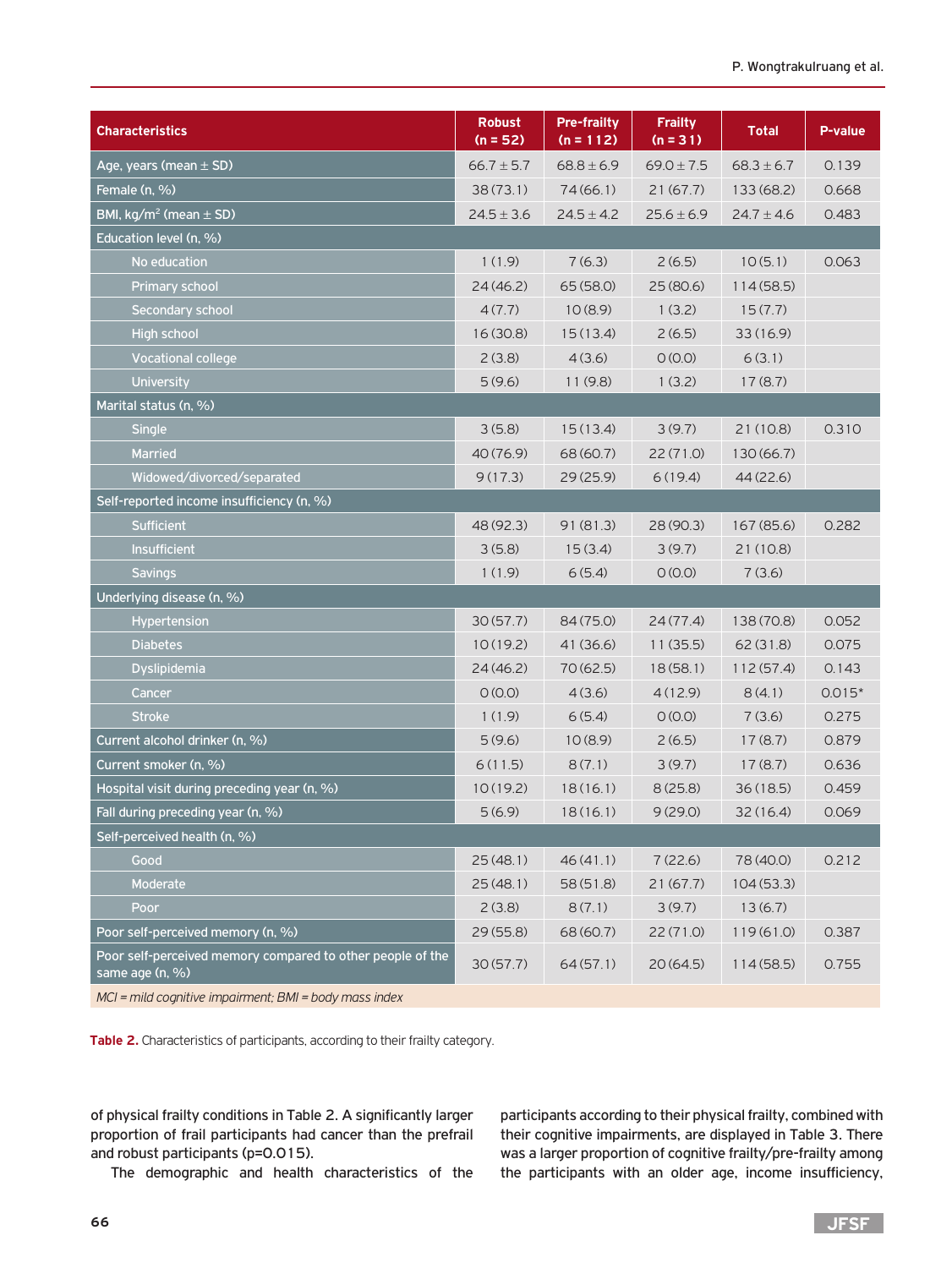| <b>Characteristics</b>                                                        | <b>Normal cognition + robust</b><br>$(n = 41)$ | Frail/pre-frailty + MCI<br>$(n = 41)$ | P-value    |
|-------------------------------------------------------------------------------|------------------------------------------------|---------------------------------------|------------|
| Age, years (mean $\pm$ SD)                                                    | $65.9 \pm 5.5$                                 | $72.9 \pm 6.4$                        | $< 0.001*$ |
| Female (n, %)                                                                 | 30(73.2)                                       | 28(68.3)                              | 0.627      |
| BMI, $kg/m^2$ (mean $\pm$ SD)                                                 | $24.5 \pm 3.4$                                 | $23.9 \pm 4.3$                        | 0.433      |
| Education level $(n, %)$                                                      |                                                |                                       |            |
| No education                                                                  | O(0.0)                                         | 6(14.6)                               | $< 0.001*$ |
| <b>Primary school</b>                                                         | 14(34.1)                                       | 28(68.3)                              |            |
| Secondary school                                                              | 4(9.8)                                         | 2(4.9)                                |            |
| <b>High school</b>                                                            | 16(39.0)                                       | 4(9.8)                                |            |
| <b>Vocational college</b>                                                     | 2(4.9)                                         | O(0.0)                                |            |
| University                                                                    | 5(12.2)                                        | 1(2.4)                                |            |
| Marital status (n, %)                                                         |                                                |                                       |            |
| Single                                                                        | 2(4.9)                                         | 3(7.3)                                | 0.362      |
| Married                                                                       | 31(75.6)                                       | 25(61.0)                              |            |
| Widowed/Divorced/Separated                                                    | 8(19.5)                                        | 13(31.7)                              |            |
| Self-reported income insufficiency (n, %)                                     |                                                |                                       |            |
| Sufficient                                                                    | 40 (97.6)                                      | 33 (80.5)                             | $0.022*$   |
| Insufficient                                                                  | O (O.0)                                        | 7(17.1)                               |            |
| <b>Savings</b>                                                                | 1(2.4)                                         | 1(2.4)                                |            |
| Underlying disease (n, %)                                                     |                                                |                                       |            |
| Hypertension                                                                  | 22(53.7)                                       | 32 (78.0)                             | $0.020*$   |
| <b>Diabetes</b>                                                               | 7(17.1)                                        | 12(29.3)                              | 0.191      |
| Dyslipidemia                                                                  | 17(41.5)                                       | 21(51.2)                              | 0.376      |
| Cancer                                                                        | O (O.O)                                        | 3(7.3)                                | 0.241      |
| <b>Stroke</b>                                                                 | 1(2.4)                                         | O(0.0)                                | 1.000      |
| Current alcohol drinker (n, %)                                                | 4(9.8)                                         | 3(7.3)                                | 1.000      |
| Current smoker (n, %)                                                         | 5(12.2)                                        | 1(2.4)                                | 0.201      |
| Hospital visit during preceding year (n, %)                                   | 4(9.8)                                         | 6(14.6)                               | 0.500      |
| Fall during preceding year (n, %)                                             | 4(9.8)                                         | 5(12.2)                               | 1.000      |
| Self-perceived health (n, %)                                                  |                                                |                                       |            |
| Good                                                                          | 22(53.7)                                       | 12 (29.3)                             | $0.028*$   |
| Moderate                                                                      | 18 (43.9)                                      | 23(56.1)                              |            |
| Poor                                                                          | 1(2.4)                                         | 6(14.6)                               |            |
| Poor self-perceived memory (n, %)                                             | 25(61.0)                                       | 30(73.2)                              | 0.240      |
| Poor self-perceived memory compared to other people of the<br>same age (n, %) | 25(61.0)                                       | 23(56.1)                              | 0.654      |

*MCI = mild cognitive impairment; BMI = body mass index*

**Table 3.** Characteristics of participants, according to their cognitive frailty category.

hypertension, and poor self-perceived health status than for the healthy population with normal cognitive function. Logistic regression analyses were performed to evaluate all of the potential risk factors except income insufficiency; that parameter could not be compared between the groups as there was no participant with income insufficiency in the robust group with normal cognition.

Three risk factors were found to be associated with MCI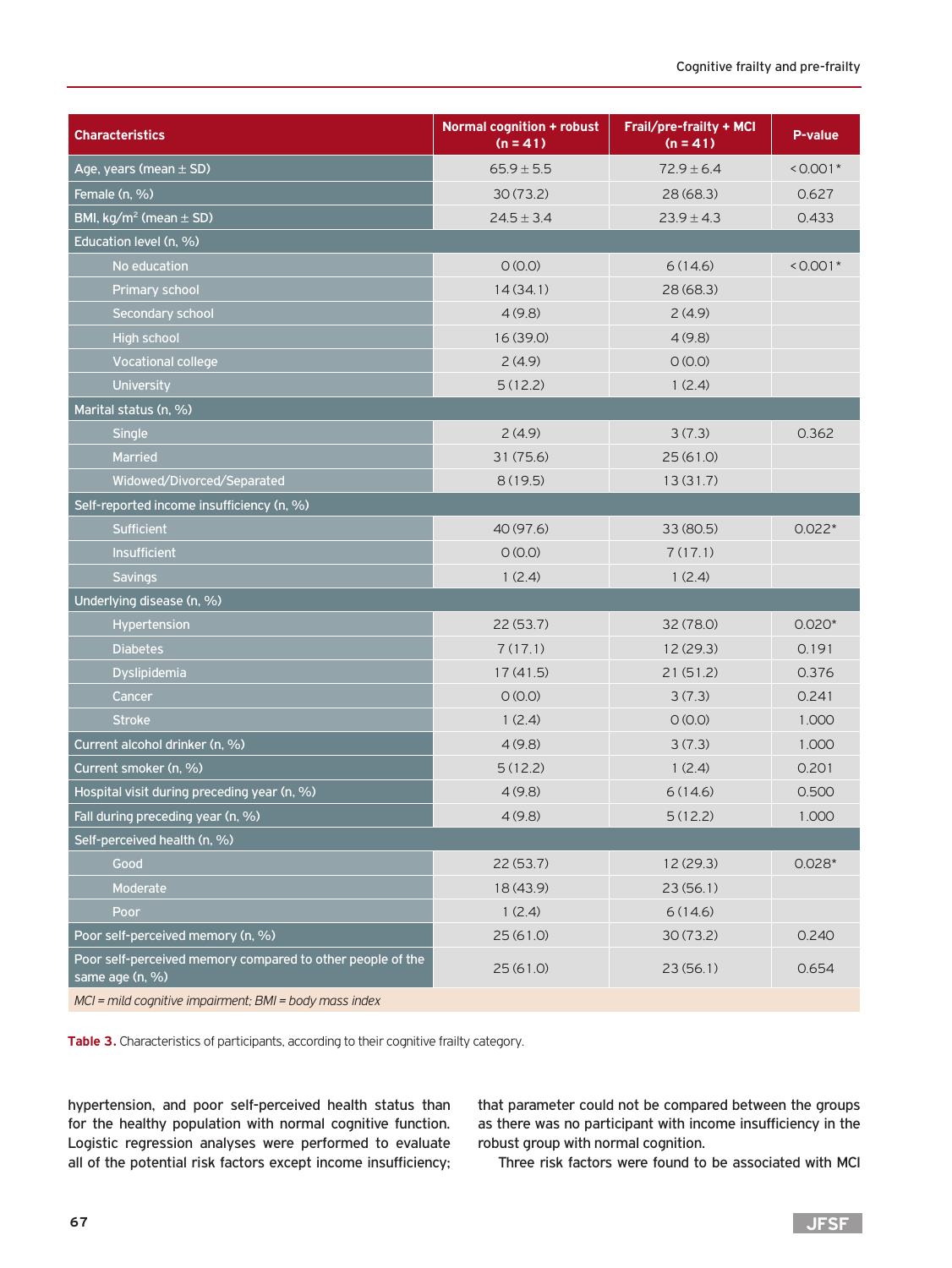|                                | MCI and frailty/pre-frailty ( $n = 41$ ) |                                    |                      |            |  |  |
|--------------------------------|------------------------------------------|------------------------------------|----------------------|------------|--|--|
| <b>Characteristics</b>         | Crude OR (95% CI)                        | P-value                            | Adjusted OR (95% CI) | P-value    |  |  |
| Age $\geq 70$ years            | $5.15(2.46-10.74)$                       | $< 0.001*$                         | $5.34(2.06-12.63)$   | $< 0.001*$ |  |  |
| <b>Education level</b>         |                                          |                                    |                      |            |  |  |
| Primary school or <u>lower</u> | $3.45(1.44 - 8.28)$                      | $< 0.001*$<br>$4.18(1.61 - 10.82)$ |                      | $0.003*$   |  |  |
| Secondary school or higher     | Ref.                                     |                                    | Ref.                 |            |  |  |
| Underlying disease             |                                          |                                    |                      |            |  |  |
| Hypertension                   | $1.51(0.67 - 3.43)$                      | 0.32                               |                      | 0.88       |  |  |
| Self-perceived health          |                                          |                                    |                      |            |  |  |
| Poor                           | 4.71 (1.35-16.49)                        | $0.015*$                           | $2.94(0.74 - 11.73)$ | 0.13       |  |  |
| Moderate                       | $1.56(0.72 - 3.37)$                      | 0.26                               | $1.13(0.49 - 2.62)$  | 0.78       |  |  |
| Good                           | Ref.                                     |                                    | Ref.                 |            |  |  |
|                                |                                          |                                    |                      |            |  |  |

*MCI = mild cognitive impairment*

**Table 4.** The univariate and multivariate analyses for the associated factors and cognitive frailty.

|                    | Overall ( $n = 195$ )    |                    |                          |                        |  |
|--------------------|--------------------------|--------------------|--------------------------|------------------------|--|
| Category           | <b>Frailty phenotype</b> | <b>FRAIL scale</b> | <b>Kappa Coefficient</b> | <b>Interpretation</b>  |  |
| <b>Frailty</b>     | 31(15.9)                 | 28(14.4)           | 0.741                    | Substantial agreement  |  |
| <b>Pre-frailty</b> | 112(57.4)                | 115(59.0)          | 0.800                    | Substantial agreement  |  |
| <b>Robust</b>      | 52(26.7)                 | 52(26.7)           | 0921                     | Near perfect agreement |  |

**Table 5.** Correlation between Frailty Phenotype and FRAIL scale.

and prefrailty/frailty: age, educational level, and poor selfperceived health. The odds ratio (OR) of age was 5.15 (95% confidence interval [CI] 2.46-10.74), of educational level was 3.45 (95% CI 1.44-8.28), and of poor self-perceived health was 4.71 (95% CI 1.35-16.49). Factors that remained significant in the multivariate analyses were age (OR 5.34; 95% CI 2.06-12.63) and low educational level (OR 4.18; 95% CI 1.61-10.82). Table 4 has the detailed results.

The correlation between physical frailty rated by Modified Fried Frailty Phenotype and FRAIL scale questionnaire was good (Kappa coefficient=0.741). The correlation was highest for the robust group (Kappa 0.921). The FRAIL scale yielded a nearly similar prevalence among the pre-frailty (59% vs 57.4%) and frailty (14.4% vs 15.9%) subgroups, as summarized in Table 5.

#### Discussion

Our study demonstrated that the prevalence of frailty, MCI, and cognitive frailty was fairly high and associated with older age and low educational level. There was good correlation between physical frailty rated by Modified Fried

Frailty Phenotype and FRAIL scale questionnaire.

The prevalence of frailty, MCI, and cognitive frailty was higher than the corresponding rates reported in studies by Feng et al., Shimada et al., and Roppolo et al<sup>12,32,33</sup>. An explanation for this discrepancy may be that different diagnostic criteria were used to define cognitive impairment. In the current study, MoCA-B was applied; it has a higher sensitivity for the detection of cognitive impairment than the Mini Mental State Examination, which had been used by the other studies<sup>34</sup>. The MoCA-B is also more accurate in identifying MCI which might otherwise go under-detected. The prevalence of frailty in the work by Feng et al. was the lowest of the rates reported by the other studies. The research by Feng et al. was a three-year longitudinal study, which focused on a group of older community-dwelling adults. Their baseline characteristics indicated that they were healthier than the subjects investigated in the current study and the research by Shimada, Roppolo and colleagues.

The prevalence of frailty and cognitive frailty was lower than that reported by Delrieu et al., Fougère et al., and Jha et al<sup>35,36</sup>. Delrieu et al. showed that the prevalence of frailty,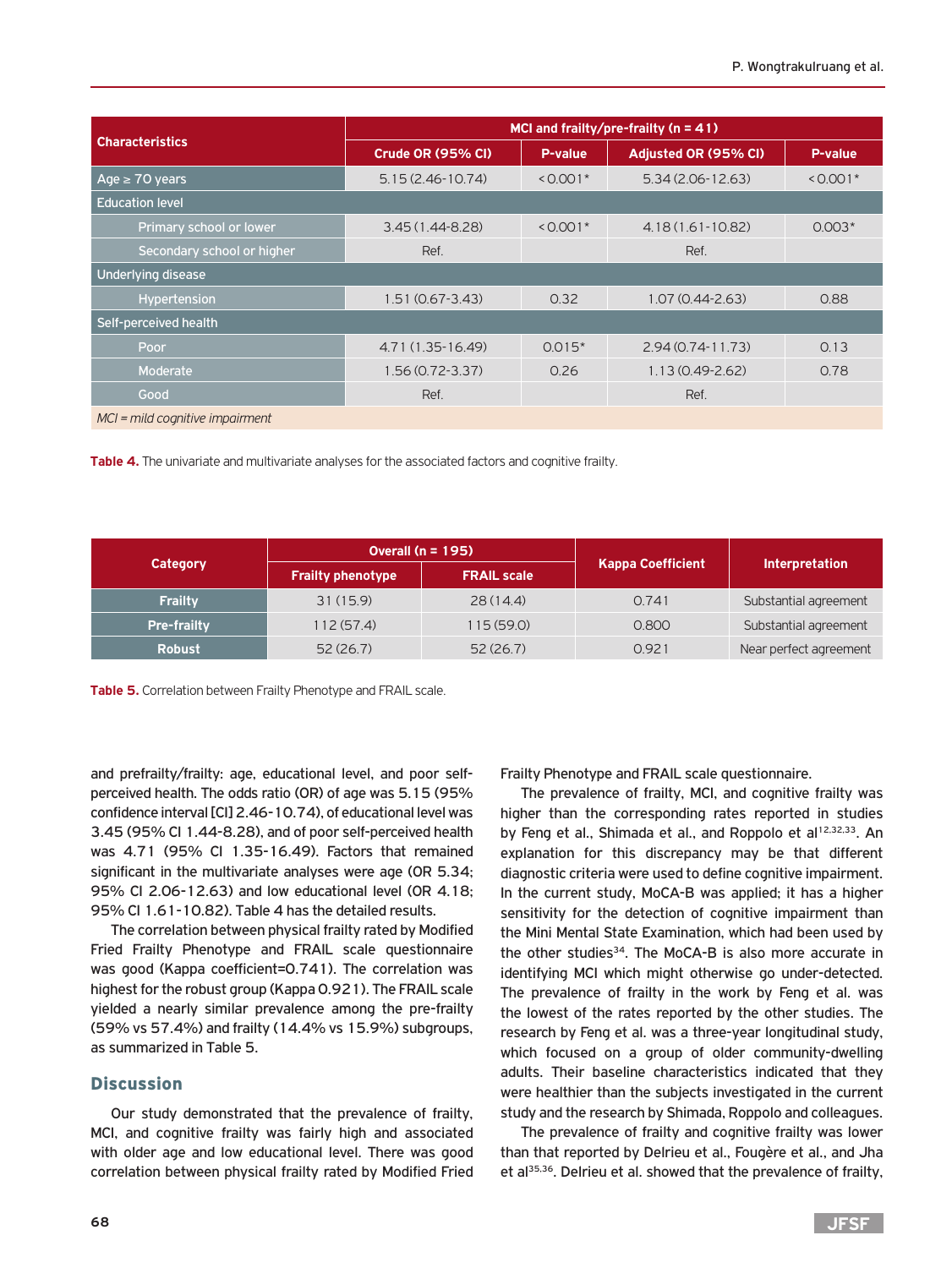MCI, and cognitive frailty was high, which might be a result of the older age of the participants in that study<sup>35</sup>. In addition, Delrieu et al. determined frailty to be present if the subjects were positive to at least one of the five Fried frailty phenotype criteria, whereas the other studies commonly used  $\geq$  three out of the five. Moreover, the participants in the work by Delrieu et al. had to have at least 1 of the following 3 clinical criteria (memory complaint, limitation in one instrumental activity of daily living, and slow gait speed), which could lead to subjects being more likely to have cognitive frailty. By comparison, Fougère et al. found that the prevalence of frailty, MCI, and cognitive frailty was higher than in the present study. A possible reason for the discrepancy is that their study recruited older patients, which is noticeably different from the much younger participants in our study. Finally, Jha et al. determined that the prevalence of cognitive frailty was the highest among all of the studies. However, this result follows from the patient population having endstage, decompensated heart failure considered eligible for heart transplantation, which would make them extremely vulnerable to developing frailty.

Increasing age was associated with cognitive frailty/prefrailty. This finding was similar to the evidence of Rivan et al. and Brigola et al $37,38$ . The mean age in the current study was very similar to those for the Rivan et al. study and the Brigola et al. study. The association between aging and cognitive frailty/pre-frailty is related to increased, multisystem, physiological impairments, and age-related changes may accelerate deterioration in multiple organ systems.

Our study found that a low educational level was associated with the cognitive frailty/pre-frailty participants. This result is comparable with that of the work by Brigola et al<sup>38</sup>. The strengths of the association in both our work and that of Brigola et al. were high. Both studies indicated that a low educational level is a substantial risk factor that can be reflected by a high odds ratios. The cognitive reserve theory may explain the association. According to the theory, participants with a greater cognitive reserve, which indicates a relatively high level of educational attainment, require a more severe neuropathologic burden to reach the threshold for clinical symptoms of cognitive impairment<sup>39</sup>. Conversely, participants with limited education require a lower burden before symptoms are displayed.

A significantly larger proportion of cognitive frailty/prefrailty participants with income insufficiency was observed. If the number of participants had been sufficient, selfreported income insufficiency would have been compared by logistic regression. The impact of social problems such as a poor quality of life and low social support - are important risk factors associated with cognitive frailty<sup>12,37</sup>. Income insufficiency is possibly one of those sociallyrelated risk factors.

Previous studies have shown that cognitive frailty is significantly correlated with depressive mood, a low level of activities of daily living, and malnutrition<sup>32,45</sup>. In contrast,

our study revealed no individuals with depression, functional dependence, or malnutrition. This negative finding might be explained by the recruitment method and assessment tools used by the present study.

Cognitive frailty was related to adverse outcomes with mortality, a greater risk of incident neurocognitive disorder, a higher risk for progression to dementia, and an increased incidence of functional disability<sup>12,13,46,47</sup>. This study was a cross-sectional study, which means that causality cannot be inferred from the results. Cognitive frailty/pre-frailty individuals should be considered as the target group for secondary prevention from disability and dementia. Doing so may change their aging trajectories from a pathological aging pattern to successful aging<sup>40</sup>.

A considerable strength of the present study is that it is the first to report cognitive frailty in an outpatient hospital setting. Moreover, the advantages of utilizing a multicenterstudy approach include different locations, a more extensive range of characteristics, and the quality of hospital care, which increases generalizability. Several variables were confirmed using patients' medical records to increase the accuracy of the study data.

This study has some limitations that should be mentioned. Firstly, as convenience sampling was applied, selection bias may be present, resulting in an overrepresentation of healthy people. However, participants with walking aids or wheelchairs were also included to reduce the gap, providing they met the selection criteria. Secondly, data was collected on several variables by questionnaire. The disadvantage of using a questionnaire is that the information is subject to recall and social desirability biases. For instance, participants with cognitive impairment might report inaccurate data. Nevertheless, several variables were confirmed through our review of the patients' medical records to improve reliability. Lastly, there is a need for prospective cohort studies that will give more information on the adverse outcomes of cognitive frailty. In addition, as this study was conducted with 195 participants, the estimate of prevalence might be less precise. For a more precise analysis, a greater number of participants would be required.

Cognitive frailty was found in 6.7% of the study population. This prevalence is fairly high, and appropriate assessments and health care planning are necessary to prevent the development of adverse health outcomes. The FRAIL scale yielded a nearly similar prevalence among the pre-frailty and frailty subgroups and showed good correlation with Modified Fried Frailty Phenotype; therefore, it could be used as a screening tool in an OPD setting. The use of screening strategies for the early diagnosis of cognitive frailty in an OPD setting should therefore be fully considered.

#### *References*

Khezrian M, Myint PK, McNeil C, Murray AD. A Review of Frailty Syndrome and Its Physical, Cognitive and Emotional Domains in the Elderly. Geriatr (Basel, Switzerland) 2017;2(4).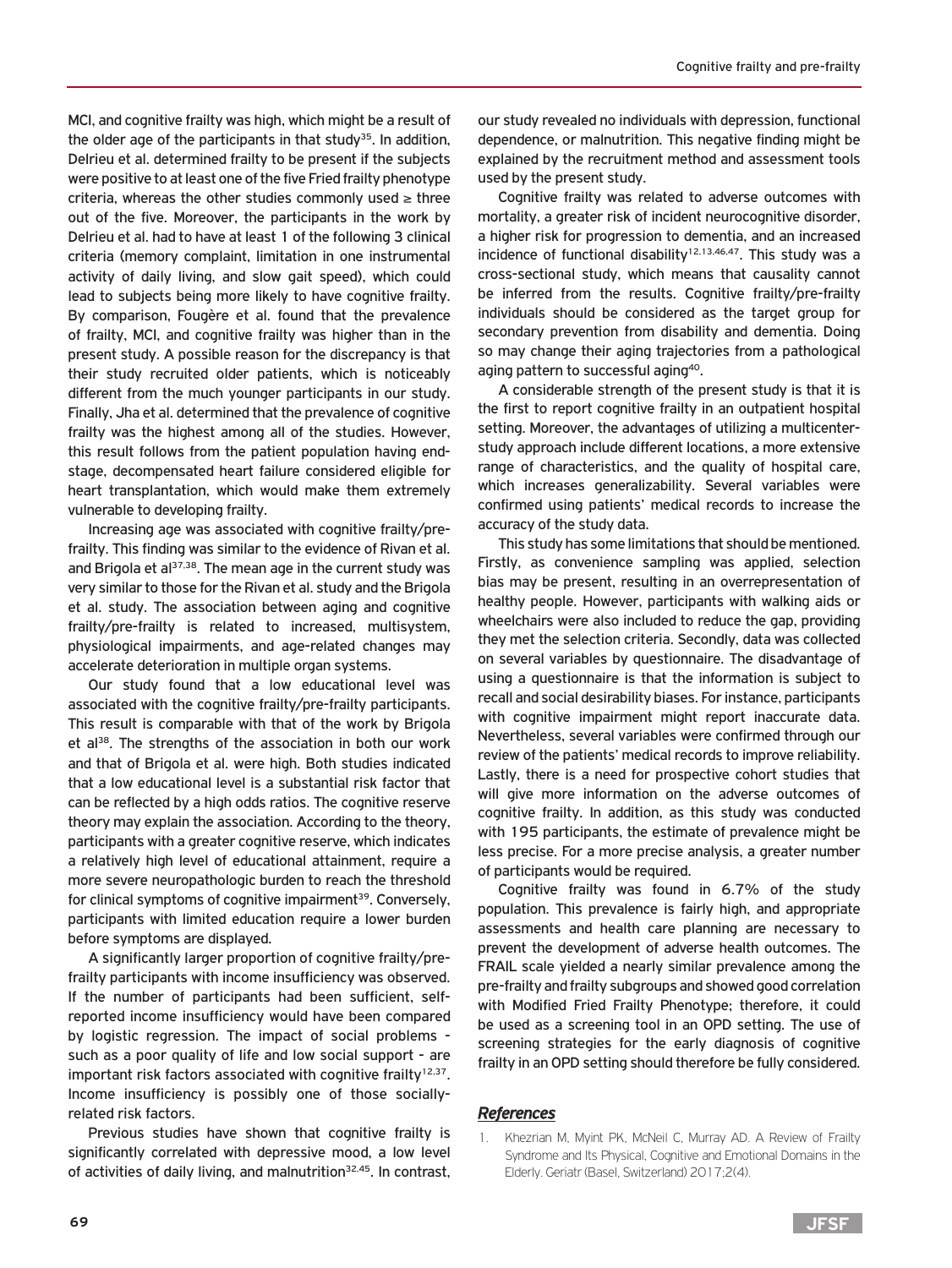- 2. R. H, editor. Understanding ageing. New York: Cambridge University Press; 1995.
- 3. Chang S-F, Cheng C-L, Lin H-C. Frail Phenotype and Disability Prediction in Community-Dwelling Older People: A Systematic Review and Meta-Analysis of Prospective Cohort Studies. J Nurs Res 2019;27(3):e28.
- 4. Fried LP, Tangen CM, Walston J, Newman AB, Hirsch C, Gottdiener J, et al. Frailty in older adults: evidence for a phenotype. J Gerontol A Biol Sci Med Sci 2001;56(3):M146-56.
- 5. Lahousse L, Maes B, Ziere G, Loth DW, Verlinden VJA, Zillikens MC, et al. Adverse outcomes of frailty in the elderly: the Rotterdam Study. Eur J Epidemiol 2014;29(6):419-27.
- 6. Halil M, Cemal Kizilarslanoglu M, Emin Kuyumcu M, Yesil Y, Cruz Jentoft AJ. Cognitive aspects of frailty: mechanisms behind the link between frailty and cognitive impairment. J Nutr Health Aging 2015;19(3):276-83.
- 7. Boyle PA, Buchman AS, Wilson RS, Leurgans SE, Bennett DA. Physical frailty is associated with incident mild cognitive impairment in community-based older persons. J Am Geriatr Soc 2010;58(2):248-55.
- 8. Grande G, Haaksma ML, Rizzuto D, Melis RJF, Marengoni A, Onder G, et al. Co-occurrence of cognitive impairment and physical frailty, and incidence of dementia: Systematic review and meta-analysis. Neurosci Biobehav Rev 2019;107:96-103.
- 9. Panza F, Lozupone M, Solfrizzi V, Stallone R, Bellomo A, Greco A, et al. Cognitive frailty: a potential target for secondary prevention of dementia. Vol. 13, Expert opinion on drug metabolism & toxicology. England; 2017. p. 1023-7.
- 10. Solfrizzi V, Scafato E, Lozupone M, Seripa D, Giannini M, Sardone R, et al. Additive Role of a Potentially Reversible Cognitive Frailty Model and Inflammatory State on the Risk of Disability: The Italian Longitudinal Study on Aging. Am J Geriatr psychiatry Off J Am Assoc Geriatr Psychiatry 2017;25(11):1236-48.
- 11. Kelaiditi E, Cesari M, Canevelli M, van Kan GA, Ousset P-J, Gillette-Guyonnet S, et al. Cognitive frailty: rational and definition from an (I.A.N.A./I.A.G.G.) international consensus group. J Nutr Health Aging 2013;17(9):726-34.
- 12. Feng L, Zin Nyunt MS, Gao Q, Feng L, Yap KB, Ng T-P. Cognitive Frailty and Adverse Health Outcomes: Findings From the Singapore Longitudinal Ageing Studies (SLAS). J Am Med Dir Assoc 2017;18(3):252-8.
- 13. Jha SR, Hannu MK, Gore K, Chang S, Newton P, Wilhelm K, et al. Cognitive impairment improves the predictive validity of physical frailty for mortality in patients with advanced heart failure referred for heart transplantation. J Hear lung Transplant Off Publ Int Soc Hear Transplant 2016;35(9):1092-100.
- 14. Sugimoto T, Sakurai T, Ono R, Kimura A, Saji N, Niida S, et al. Epidemiological and clinical significance of cognitive frailty: A mini review. Ageing Res Rev 2018;44:1-7.
- 15. Bouillon K, Kivimaki M, Hamer M, Sabia S, Fransson EI, Singh-Manoux A, et al. Measures of frailty in population-based studies: an overview. BMC Geriatr 2013;13:64.
- 16. Buta BJ, Walston JD, Godino JG, Park M, Kalyani RR, Xue Q-L, et al. Frailty assessment instruments: Systematic characterization of the uses and contexts of highly-cited instruments. Ageing Res Rev 2016;26:53-61.
- 17. Abellan van Kan G, Rolland Y, Bergman H, Morley JE, Kritchevsky SB, Vellas B. The I.A.N.A Task Force on frailty assessment of older people in clinical practice. J Nutr Health Aging 2008;12(1):29-37.
- 18. Woo J, Leung J, Morley JE. Comparison of frailty indicators based on clinical phenotype and the multiple deficit approach in predicting mortality and physical limitation. J Am Geriatr Soc

2012;60(8):1478-86.

- 19. Scarlett S, King-Kallimanis BL, Briody J. Exploring the relationship between frailty and disability across the north and south Ireland: A data harmonization study. JFrailty Aging 2014;3.
- 20. Mackinnon A, McCallum J, Andrews G, Anderson I. The Center for Epidemiological Studies Depression Scale in older community samples in Indonesia, North Korea, Myanmar, Sri Lanka, and Thailand. J Gerontol B Psychol Sci Soc Sci 1998;53(6):P343-52.
- 21. Wanaratna K, Muangpaisan W, Kuptniratsaikul V, Chalermsri C, Nuttamonwarakul A. Prevalence and Factors Associated with Frailty and Cognitive Frailty Among Community-Dwelling Elderly with Knee Osteoarthritis. J Community Health 2019;44(3):587-95.
- 22. Roberts HC, Denison HJ, Martin HJ, Patel HP, Syddall H, Cooper C, et al. A review of the measurement of grip strength in clinical and epidemiological studies: towards a standardised approach. Age Ageing 2011;40(4):423-9.
- 23. Samahito S, Bhatharobhas V, Ruangthai R, Sriyaphai A, Thearnthong A. Physical fitness norms for Thai people and Kasetsart University physical fitness analysis program version 1.0. Kasetsart Educ Rev 2004;2:27-40.
- 24. Limpawattana P, Putraveephong S, Inthasuwan P, Boonsawat W, Theerakulpisut D, Chindaprasirt J. Frailty syndrome in ambulatory patients with COPD. Int J Chron Obstruct Pulmon Dis 2017;12:1193-8.
- 25. Train the Brain Forum Committee. Thai mental state examination (TMSE). Siriraj Hosp Gaz 1993;45:661-74.
- 26. Julayanont P, Tangwongchai S, Hemrungrojn S, Tunvirachaisakul C, Phanthumchinda K, Hongsawat J, et al. The Montreal Cognitive Assessment-Basic: A Screening Tool for Mild Cognitive Impairment in Illiterate and Low-Educated Elderly Adults. J Am Geriatr Soc 2015;63(12):2550-4.
- 27. Ma L, Zhang L, Sun F, Li Y, Tang Z. Cognitive function in Prefrail and frail community-dwelling older adults in China. BMC Geriatr 2019;19(1):53.
- 28. Umegaki H, Makino T, Shimada H, Hayashi T, Wu Cheng X, Kuzuya M. Cognitive Dysfunction in Urban-Community Dwelling Prefrail Older Subjects. J Nutr Health Aging 2018;22(4):549-54.
- 29. Mahoney FI, Barthel DW. Functional evaluation: The Barthel Index: A simple index of independence useful in scoring improvement in the rehabilitation of the chronically ill. Md State Med J 1965; 14:61-5.
- 30. Guigoz Y, Vellas B, Garry PJ. Assessing the nutritional status of the elderly: The Mini Nutritional Assessment as part of the geriatric evaluation. Nutr Rev 1996;54(1 Pt 2):S59-65.
- 31. Lotrakul M, Sumrithe S, Saipanish R. Reliability and validity of the Thai version of the PHQ-9. BMC Psychiatry 2008;8:46.
- 32. Shimada H, Makizako H, Doi T, Yoshida D, Tsutsumimoto K, Anan Y, et al. Combined prevalence of frailty and mild cognitive impairment in a population of elderly Japanese people. J Am Med Dir Assoc 2013;14(7):518-24.
- 33. Roppolo M, Mulasso A, Rabaglietti E. Cognitive Frailty in Italian Community-Dwelling Older Adults: Prevalence Rate and Its Association with Disability. J Nutr Health Aging 2017; 21(6):631-6.
- 34. Markwick A, Zamboni G, de Jager CA. Profiles of cognitive subtest impairment in the Montreal Cognitive Assessment (MoCA) in a research cohort with normal Mini-Mental State Examination (MMSE) scores. J Clin Exp Neuropsychol 2012;34(7):750-7.
- 35. Delrieu J, Andrieu S, Pahor M, Cantet C, Cesari M, Ousset PJ, et al. Neuropsychological Profile of "Cognitive Frailty" Subjects in MAPT Study. J Prev Alzheimer's Dis 2016;3(3):151-9.
- 36. Fougère B, Daumas M, Lilamand M, Sourdet S, Delrieu J, Vellas B, et al. Association Between Frailty and Cognitive Impairment: Cross-